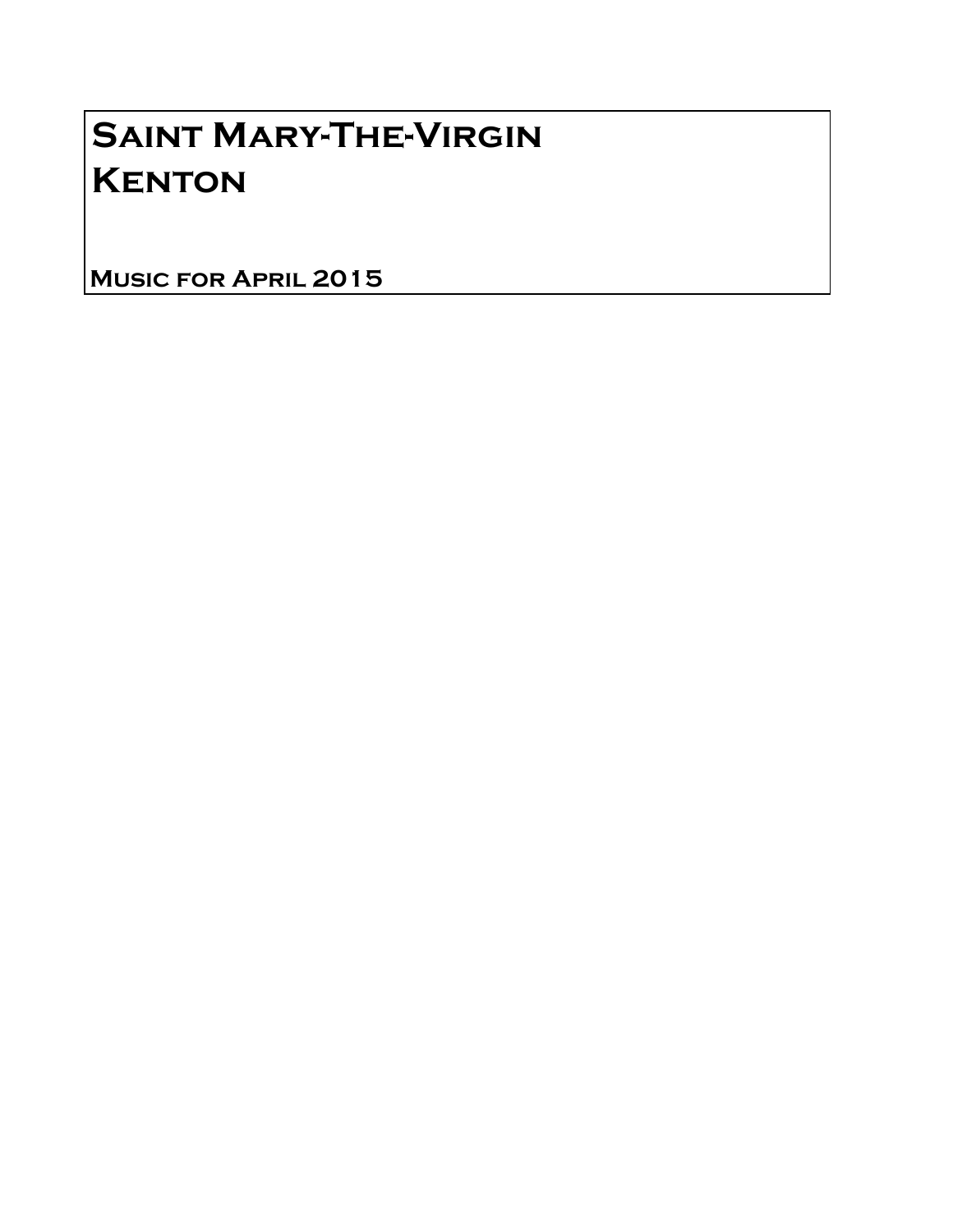| 2nd April                                                                                                         | <b>Maundy Thursday</b> |                                                      |
|-------------------------------------------------------------------------------------------------------------------|------------------------|------------------------------------------------------|
| Introit<br><b>Responsorial Psalm</b><br>Gradual<br>Offertory<br>Communion<br>Procession to the<br>altar of repose | 439 (t257)             | Praise to the holiest in the height<br>First setting |
|                                                                                                                   | 273                    | And now, O Father, mindful of the love               |
|                                                                                                                   | 268                    | Of the glorious body telling                         |
|                                                                                                                   | Setting                | Martin Shaw with Merbecke Gloria                     |
|                                                                                                                   | At communion           | Lord your Word's our heavenly bread                  |
| 4th April                                                                                                         | <b>Easter Vigil</b>    |                                                      |
| Introit<br><b>Responsorial Psalms</b><br>Gradual<br>Offertory<br>Communion<br>Recessional                         | <b>SHEET</b>           |                                                      |
|                                                                                                                   | 296                    | Lord enthroned in heavenly splendour                 |
|                                                                                                                   | 119                    | The strife is o'er                                   |
|                                                                                                                   | Setting                | St Ralph Sherwin Mass<br>with Lourdes Gloria I       |
|                                                                                                                   | At communion           | Come my Way                                          |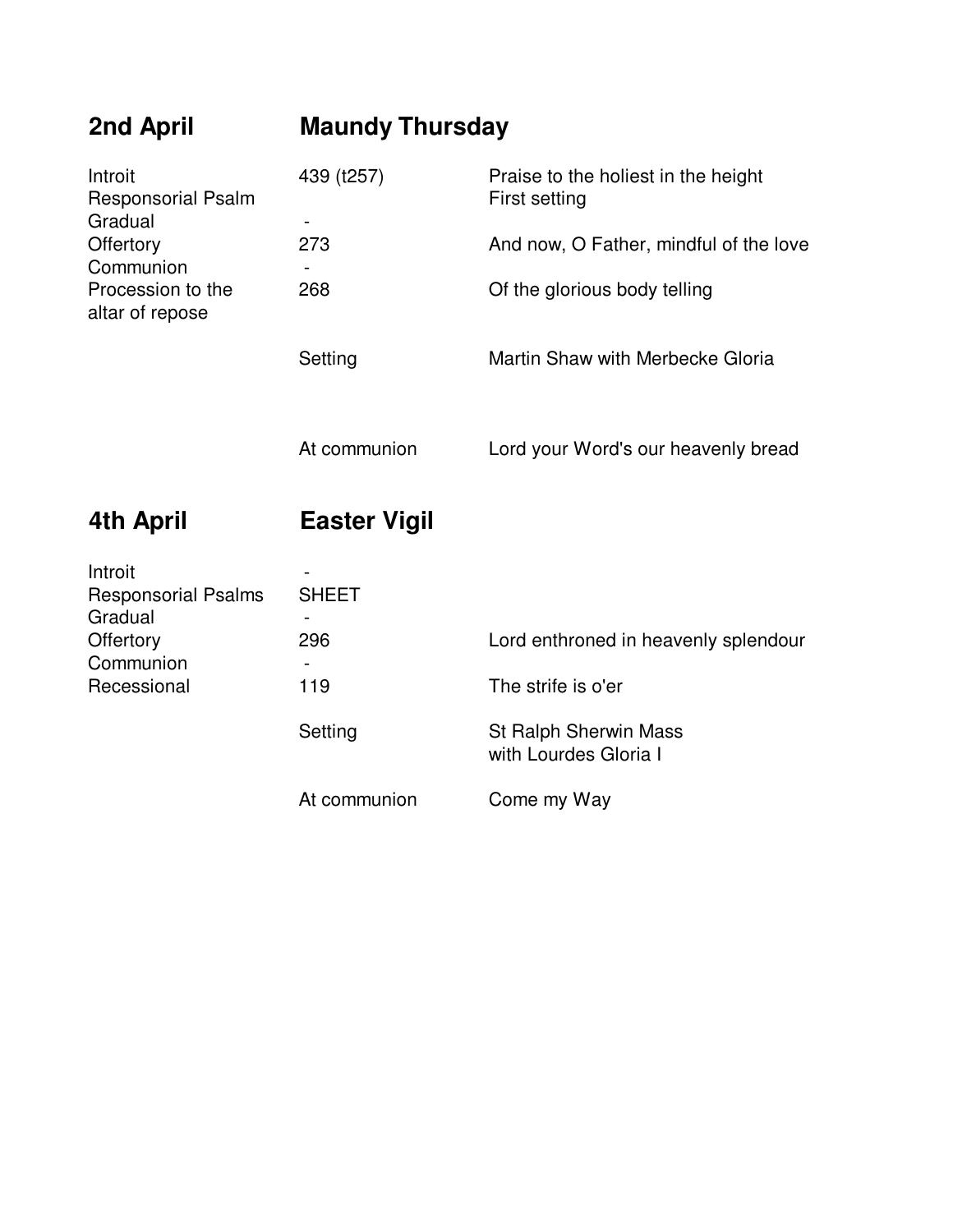| <b>5th April</b>                                 | <b>Easter Sunday</b>                              |                                                                                                      |
|--------------------------------------------------|---------------------------------------------------|------------------------------------------------------------------------------------------------------|
| Introit<br><b>Responsorial Psalm</b>             | 110                                               | Jesus Christ is risen today<br>First setting                                                         |
| Gradual<br>Offertory<br>Communion<br>Recessional | $\qquad \qquad \blacksquare$<br>120<br>271<br>112 | Thine be the glory<br>Alleluia, sing to Jesus<br>Jesus lives                                         |
|                                                  | Setting                                           | Mass of St Gregory<br>with Lourdes Gloria II                                                         |
|                                                  | At communion                                      | Let all the world                                                                                    |
| <b>12nd April</b>                                | <b>Easter II - Low Sunday</b>                     |                                                                                                      |
|                                                  |                                                   |                                                                                                      |
| Introit<br><b>Responsorial Psalm</b>             | 117                                               | The day of resurrection<br>First setting                                                             |
| Gradual<br>Offertory<br>Communion<br>Recessional | 173 (t265)<br>389<br>113                          | Blessed Thomas, doubt no longer<br>Jesus these eyes have never seen<br>Love's redeeming work is done |
|                                                  | Setting                                           | <b>Belmont Mass</b>                                                                                  |